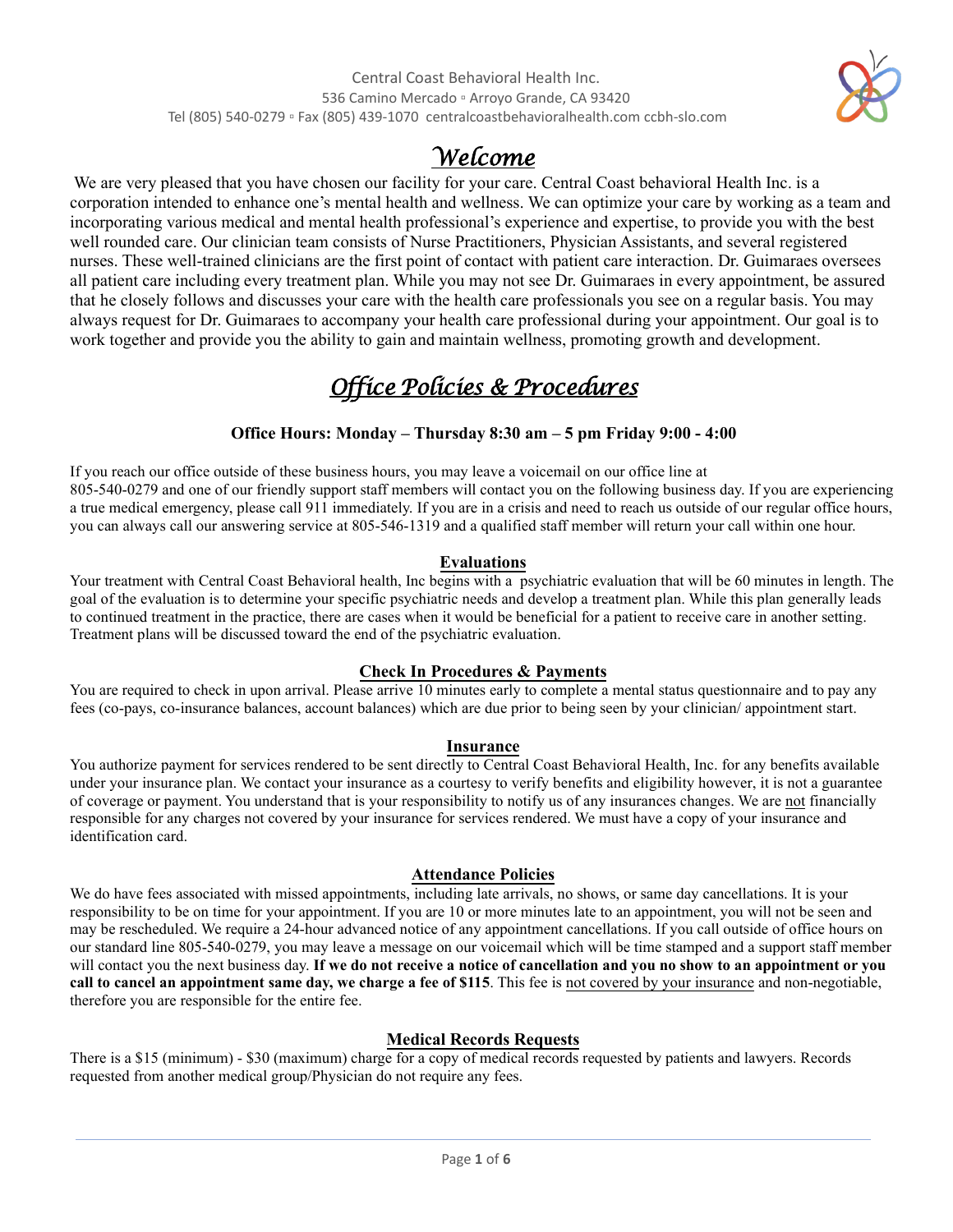# *Patient Information*

| First & Last Name:                                                                                                                                                                                                                   |  |                                  | Date: |                                                                                                |
|--------------------------------------------------------------------------------------------------------------------------------------------------------------------------------------------------------------------------------------|--|----------------------------------|-------|------------------------------------------------------------------------------------------------|
|                                                                                                                                                                                                                                      |  |                                  |       |                                                                                                |
|                                                                                                                                                                                                                                      |  |                                  |       |                                                                                                |
|                                                                                                                                                                                                                                      |  |                                  |       |                                                                                                |
|                                                                                                                                                                                                                                      |  |                                  |       | Ok to leave health related info?                                                               |
|                                                                                                                                                                                                                                      |  | Ok to leave health related info? |       |                                                                                                |
|                                                                                                                                                                                                                                      |  |                                  |       |                                                                                                |
|                                                                                                                                                                                                                                      |  |                                  |       |                                                                                                |
| Email: <u>Alexander Alexander Alexander Alexander Alexander Alexander Alexander Alexander Alexander Alexander Alexander Alexander Alexander Alexander Alexander Alexander Alexander Alexander Alexander Alexander Alexander Alex</u> |  |                                  |       |                                                                                                |
| Preferred method of communication for appointment reminders, notifications: Email / Call / Text                                                                                                                                      |  |                                  |       |                                                                                                |
|                                                                                                                                                                                                                                      |  |                                  |       |                                                                                                |
|                                                                                                                                                                                                                                      |  |                                  |       | Race: Non - Hispanic Hispanic Other Decline Ethnicity: American Indian/Alaska Native - Asian - |
| Black/African American - Native Hawaiian/Pacific Islander - White Other:                                                                                                                                                             |  |                                  |       | Decline to State                                                                               |

# **Medication Guidelines & Medication Refills**

It is your responsibility to contact your pharmacy **or** our office for all refills at **least 3 – 5 days in advance**. Refills will be processed within 48 hours upon receiving a request. For controlled medication, you are required to be seen on a monthly basis until otherwise specified by your clinician. For all other medication, you are required to be seen at least once every 3 months to receive refills. If you are not seen within 3 months, your prescriptions will not be refilled until you are seen for an appointment. Please review & initial the agreement below:

| <b>Statement of Agreement</b>                                                                       | Initials |  |  |  |
|-----------------------------------------------------------------------------------------------------|----------|--|--|--|
| I agree to take my medication as the physician has instructed and not to alter the way I take my    |          |  |  |  |
| medication without first consulting the physician                                                   |          |  |  |  |
| I agree that schedule II medication will only be refilled during an appointment when the            |          |  |  |  |
| prescription is due.                                                                                |          |  |  |  |
| I agree to keep and attend all appointments with Central Coast Behavioral Health, Inc               |          |  |  |  |
| I will not share medication, nor use previously prescribed medication.                              |          |  |  |  |
| I understand that lost or stolen medication will not be replaced.                                   |          |  |  |  |
| I understand that early refill requests may be denied and be considered a violation of this         |          |  |  |  |
| agreement.                                                                                          |          |  |  |  |
| I understand that medication refill requests must be submitted at least 48 hours in advance to      |          |  |  |  |
| being out of medication.                                                                            |          |  |  |  |
| I understand that disruptive behavior or threats (or appearance of such nature) toward staff and/or |          |  |  |  |
| other patients will not be tolerated and will result in termination of care from Central Coast      |          |  |  |  |
| Behavioral Health, Inc. Disruptive behavior can include excessive phone calling.                    |          |  |  |  |

# **By signing below I hereby authorize that I have read and understand all the above listed policies and procedures for Central Coast Behavioral Health, Inc.**

 $\_$  , and the contribution of the contribution of the contribution of the contribution of  $\mathcal{L}_\text{max}$ Patient/Guardian Printed Name Patient/guardian Signature Date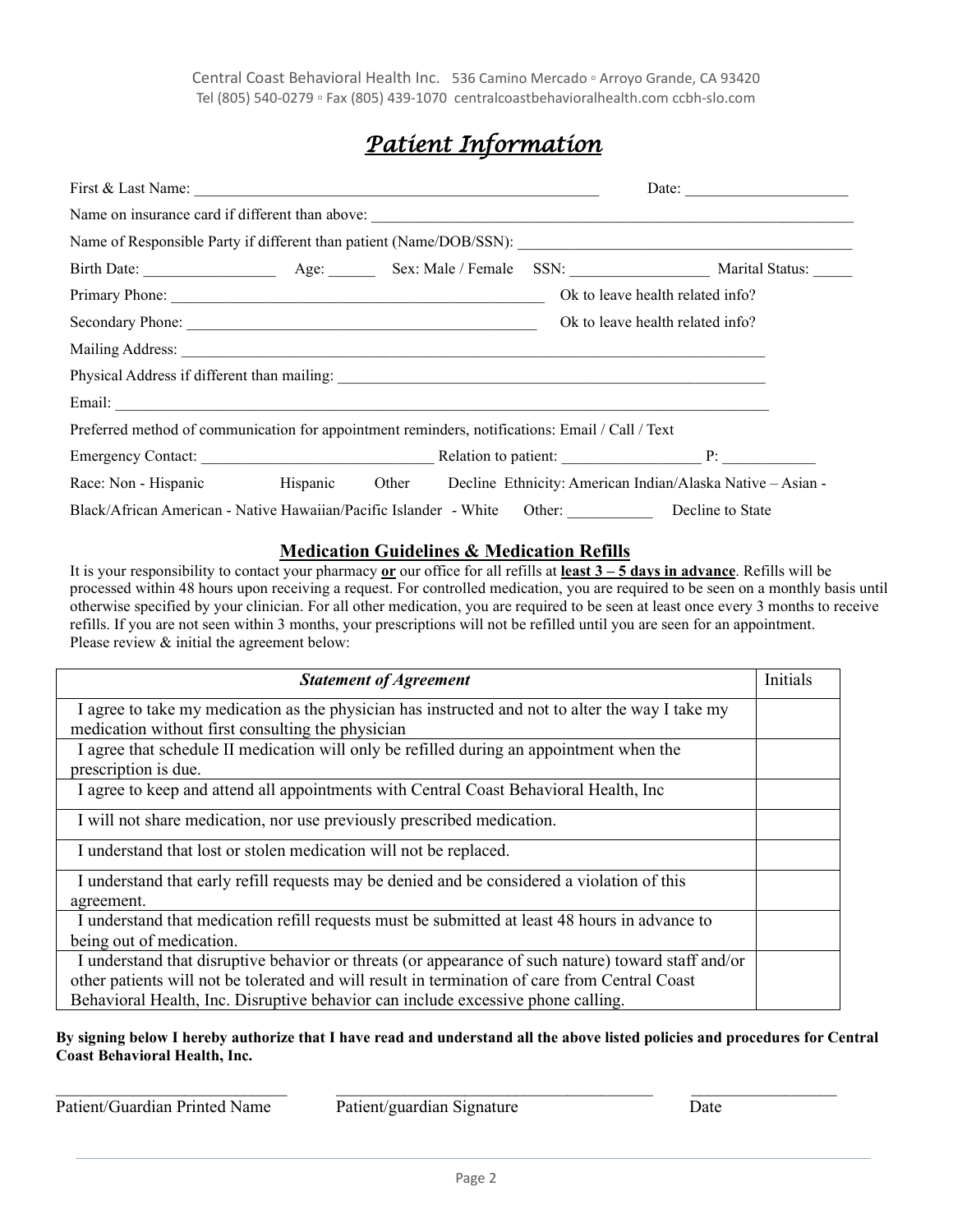# **Consent for Psychotropic Medication & Treatment**

Central Coast Behavioral Health, Inc have met with me and discussed my mental health symptoms which led me to seek psychiatric treatment at this time. A clinician of the practice listed the medications that are known to help in treating the mental health symptoms I was diagnosed with. They also discussed risks and benefits of such medication and likelihood of my improvement or no improvement with or without medication. The clinician explained to me the side effects of the medication listed below may cause but are not limited to:

*Antidepressants:* Dry Mouth, constipation, drowsiness, light headed, heart arrhythmia, nausea, diarrhea, decreased sex drive and function, headache, shakiness, restlessness, unsteadiness, weight gain, worsening of seizures, changes in blood pressure.

# *Mood Stabilizers/Anticonvulsants*

Sedation, slowed thinking, unsteadiness, nausea, diarrhea, constipation, drooling, increase in liver enzymes, lowering of blood count, rash, changes in blood pressure, increased thirst and urination, decrease in thyroid function.

#### *Antipsychotics*

Drowsiness, stiffness, muscle spasm, tremor, restlessness, dry mouth, constipation, blurry vision, uncontrollable body movements (tardive dyskinesia), weight gain, increase risk for diabetes or elevated lipids (cholesterol), light headed, drooling, worsening of seizures, changes in blood pressure.

#### *Sedatives/Anxiolytics*

Fatigue, light headed, unsteadiness, confusion, blurred vision, slurred speech, nasal congestion, nasal dryness, dry mouth, constipation.

*Antiparkinsonian Drugs -* Dry Mouth, constipation, blurry vision, slowed urination, excitation

# **Treatment Agreement**

I acknowledge that I have been informed of my rights as a client of Central Coast Behavioral Health, Inc. and will be given the opportunity to participate in the development of my own treatment plan. The nature of the treatment for which the treatment plan calls will be explained to me as well as the reason for that treatment and the expected risks and benefits which that treatment may cause. I understand that Central Coast Behavioral Health, Inc. can NOT provide me with any guarantees about the results of treatment and has given me no implicit warranty that the proposed treatment will improve the condition of my life. I also understand that I can terminate my treatment by notifying Central Coast Behavioral Health, Inc.

Central Coast Behavioral Health, Inc. has explained to me that I have the right to accept or refuse medication(s) recommended for me. I have read and agree to the patient agreement for prescribed medication(s) I understand that if I have any further questions or want to know more about my medication(s) I may ask for more information.

Patient/Guardian Printed Name Patient/guardian Signature Date

\_\_\_\_\_\_\_\_\_\_\_\_\_\_\_\_\_\_\_\_\_\_\_\_\_\_\_\_\_\_\_\_\_ \_\_\_\_\_\_\_\_\_\_\_\_\_\_\_\_\_\_\_\_\_\_\_\_\_\_\_\_\_\_\_\_\_\_\_ \_\_\_\_\_\_\_\_\_\_\_\_\_\_\_\_\_

# **Consent for ePrescribe Program**

ePrescribing is a way for physicians to send an accurate, and legible prescriptions electronically from the office to the pharmacy. The ePrescribe Program includes the following:

1. **Formulary and Benefit Transactions**: This gives us information about which medications are covered by your drug benefit program (insurance).

2. **Fill Status Notifications**: This allows your health care provider to receive an electronic notice from your pharmacy telling them that your prescription has been filled or picked up.

3. **Medication History Transactions**: Provides us with information about your current and past prescriptions. This allows health care providers to be better informed about potential medication issues and to use that information to improve safety and quality of care.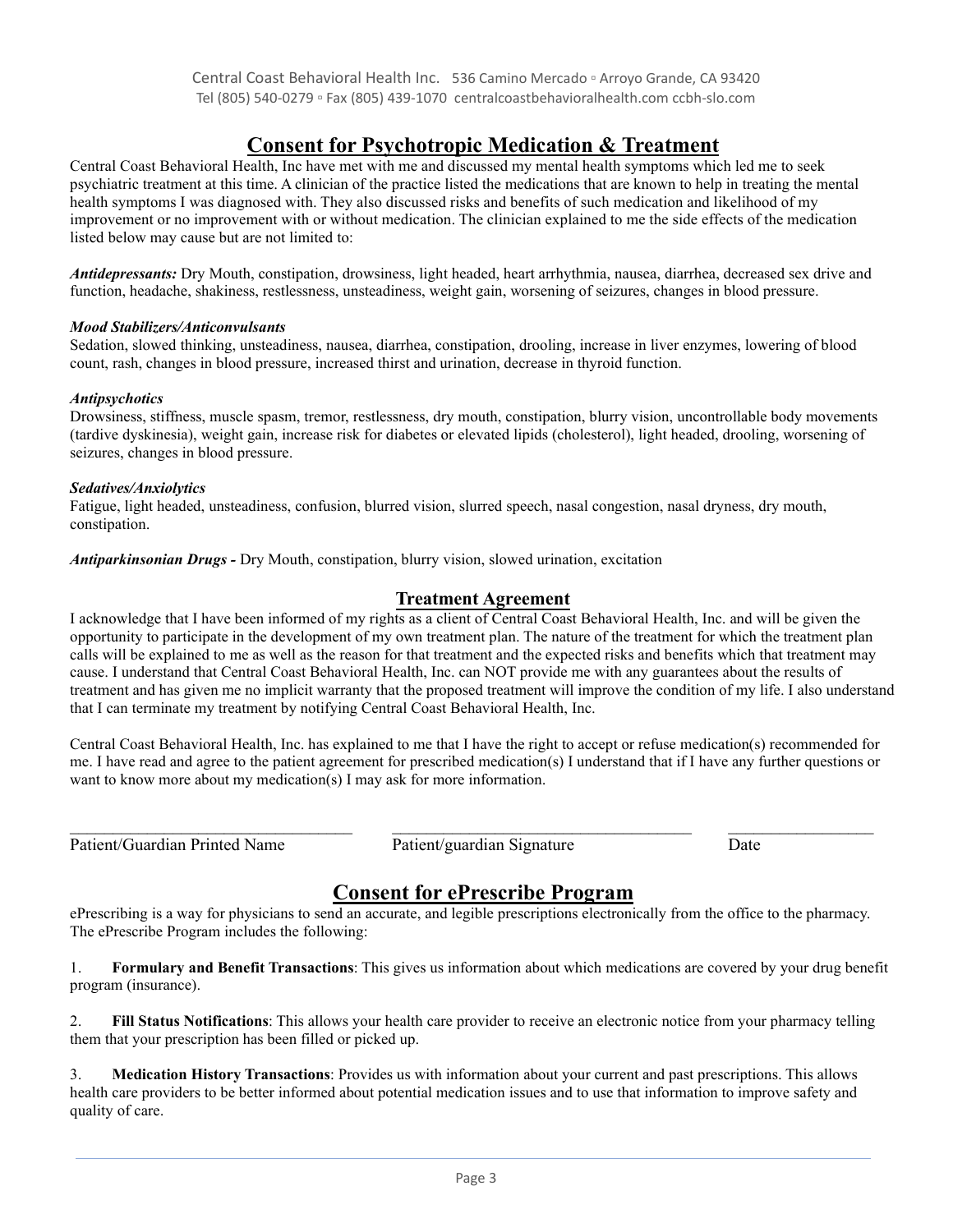Medication history data may indicate compliance with prescribed regimens, therapeutic interventions, drug and drug allergy interactions, adverse drug reactions and duplicative therapy.

The medication history information would include medications prescribed by our office as well as other health care providers involved in your care and may include sensitive information including but not limited to medications related to mental health conditions, venereal diseases, sexually transmitted diseases, abortions, rape/sexual assault, substance (drug/alcohol) abuse, genetic diseases and HIV/AIDS. As part of the consent form, you specifically consent to the release of this and other sensitive health information.

# **Consent**

By signing this consent form, you are agreeing that your provider, Central Coast Behavioral Health, Inc may request and use your prescription medication history from other healthcare providers and/or third party pharmacy benefit payers for treatment purposes.

You may decide not to sign this form. Your choice will not affect your ability to receive medical care, payment for your medical care, or your medical care benefits. Your choice to give or to deny consent may not be the basis for denial of health services. You also have a right to receive a copy of this form after you have signed it.

This Consent form will remain in effect until the day you revoke your consent. You may revoke this consent at any time in writing but if you do, it will not influence any actions taken prior to receiving the revocation.

Understanding all of the above, I hereby provide informed consent to Central Coast Behavioral Health, Inc. to enroll me in the ePrescribe Program. I have had the chance to ask questions and all my questions have been answered to my satisfaction.

Patient/Guardian Printed Name Patient/guardian Signature Date

 $\_$  ,  $\_$  ,  $\_$  ,  $\_$  ,  $\_$  ,  $\_$  ,  $\_$  ,  $\_$  ,  $\_$  ,  $\_$  ,  $\_$  ,  $\_$  ,  $\_$  ,  $\_$  ,  $\_$  ,  $\_$  ,  $\_$  ,  $\_$  ,  $\_$  ,  $\_$  ,  $\_$  ,  $\_$  ,  $\_$  ,  $\_$  ,  $\_$  ,  $\_$  ,  $\_$  ,  $\_$  ,  $\_$  ,  $\_$  ,  $\_$  ,  $\_$  ,  $\_$  ,  $\_$  ,  $\_$  ,  $\_$  ,  $\_$  ,

# **Notice of Privacy Practices**

Central Coast Behavioral Health, Inc. is committed to protecting medical information regarding your health care. This notice explains the ways in which Central Coast Behavioral Health, Inc. or an authorized assistant may use and disclose your medical information. Central Coast Behavioral Health, Inc. is required by law to make sure your medical information is protected and provide you with this notice about your rights, our legal duties and privacy with respect to your medical information.

# **How Central Coast Behavioral Health, Inc. May Use & Disclose Your Medical Information**

Central Coast Behavioral Health, Inc. may use and disclose your medical information for different purposes. Information such, certain drug and alcohol information. HIV & mental health information is restricted in its use and disclosure. We abide by all applicable state and federal laws related to the protection of this information. The examples below are provided to illustrate the types of uses and disclosures Central Coast Behavioral Health, Inc. may make without your authorization.

# **Treatment**

Central Coast Behavioral Health, Inc. may use and disclose your information to assist your health care providers with your diagnosis and treatment. Example: If you are referred to another provider, that provider will need to know if you are allergic to any medication(s).

# **Payment**

Central Coast Behavioral Health, Inc. may use and disclose your information to your insurance carrier to bill and collect for treatment and services you received. Example: Your information may be used to process claims and collect payment.

# **Appointment Reminders**

Central Coast Behavioral Health, Inc. may contact you to remind you that you have an appointment

# **Treatment Alternatives**

Central Coast Behavioral Health, Inc. may explain or recommend to you possible treatment options or alternatives that may be of interest to you.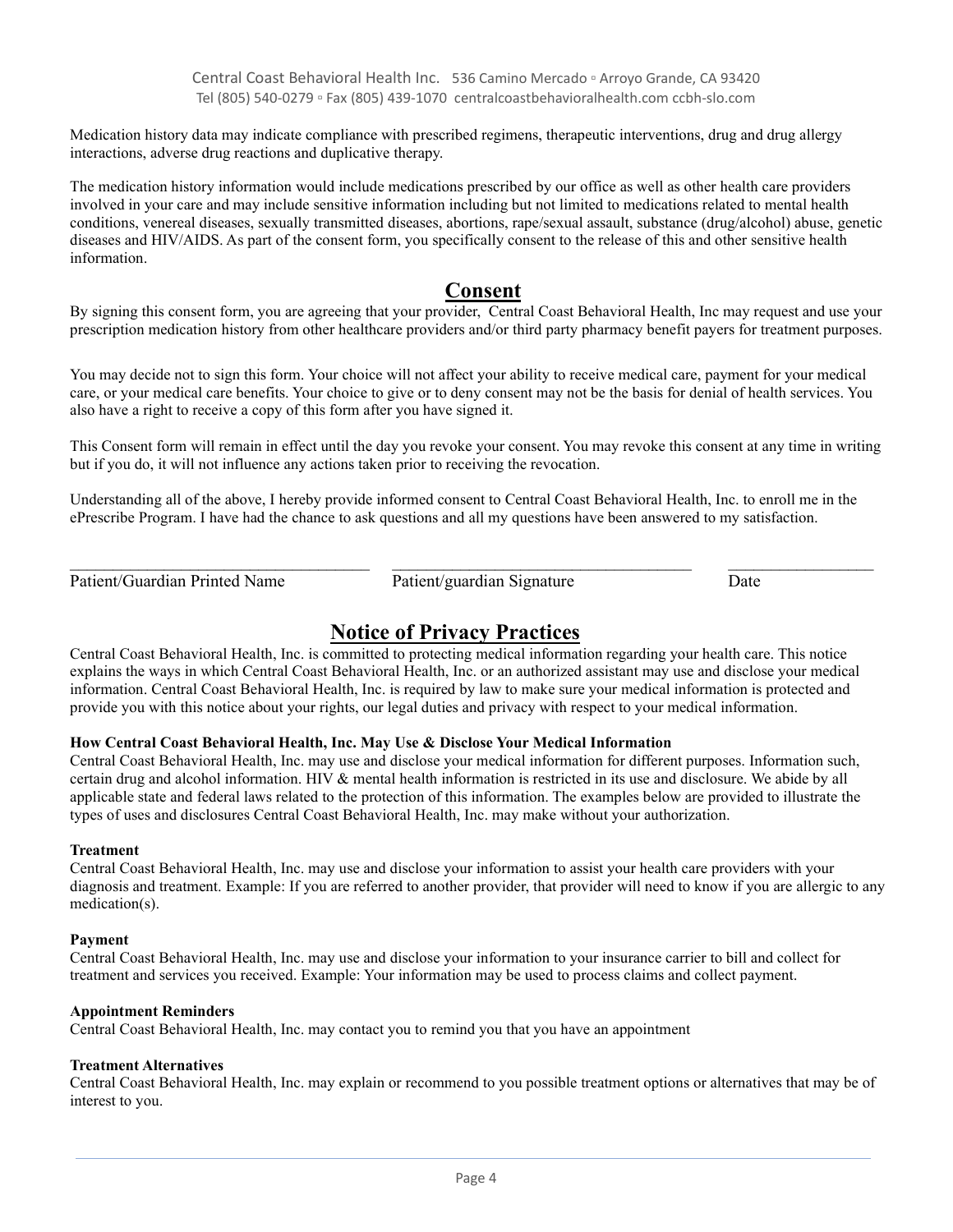#### **Individuals involved in your care/ payment of care**

Central Coast Behavioral Health, Inc. may release information about you to a relative, close friend or any other person you identify if that person is involved with your care. If the patient is a minor, we may disclose information to a parent or guardian when permitted by law.

#### **As Required by Law**

Central Coast Behavioral Health, Inc. may release information about you when required to do so by law.

#### **Public Health Activities**

Central Coast Behavioral Health, Inc. may disclose information to public health agencies for reasons such as preventing or controlling disease, injury or disability

#### **Victims of Abuse. Neglect, or Domestic Violence**

Central Coast Behavioral Health, Inc. may disclose information to government agencies about abuse, neglect or domestic violence.

#### **Health Oversight Activities**

Central Coast Behavioral Health may disclose information to governmental, licensing, auditing and accrediting agencies as authorized or required by law.

#### **Judicial & Administrative Proceedings**

Central Coast Behavioral Health, Inc. may disclose information in response to a court or administrative order. We may also disclose about you in certain cases in response to subpoena, discovery request or other lawful process.

#### **Law Enforcement**

Central Coast Behavioral Health, Inc. may disclose information under limited circumstances to a law enforcement official in response to a warrant or similar process to identify or locate a suspect or to provide information about the victim of a crime.

#### **Coroners, Funeral Directors, Organ Donation**

Central Coast Behavioral Health, Inc. may release information to coroners or funeral directors as necessary to allow them to carry out their duties.

#### **To Avert a Serious Threat to Health or Safety**

Central Coast Behavioral Health, Inc. may disclose information about you, with some limitations when necessary to prevent a serious threat to your health and safety or the health and safety of the public or another person.

#### **National Security & Intelligence Activities**

As authorized or required by law, Central Coast Behavioral Health, Inc. may disclose information about you to authorized federal officials for intelligence, counterintelligence and other national security activities. This may include several investigations or providing protection to the president, other authorized persons or foreign heads of state.

#### **Workers Compensation**

Central Coast Behavioral Health, Inc. may disclose information to the extent necessary to comply with California Law for workers' compensation programs.

#### **Inmates**

If you are in an inmate of a correctional institution or under the custody of law enforcement officials, Central Coast Behavioral Health, Inc. may release information about you to the correctional institution as authorized or required by law.

#### **Other Uses or Disclosures with an Authorization**

Other use of your information will be made only with your written authorization, unless otherwise permitted or required by law. You may revoke (or cancel) an authorization at any time in writing. If you cancel your authorization in writing, Central Coast Behavioral Health, Inc. will not disclose information about you after we receive your cancellation, except for disclosures which were being process before Central Coast Behavioral Health, Inc. received your cancellation.